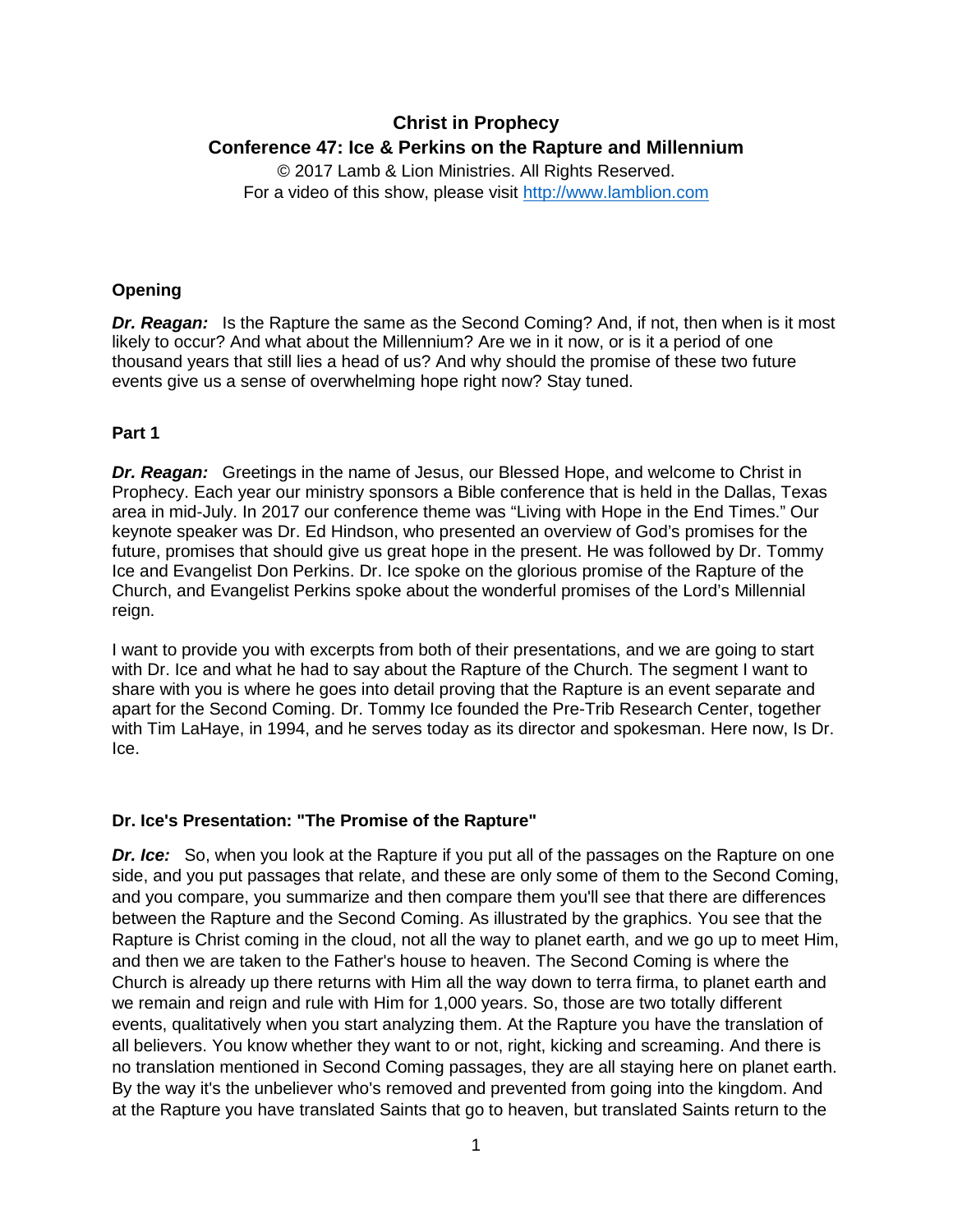earth at the Second Coming. The earth is not, there is not judgment language in Rapture passages. But there's all kinds of blood and guts and judgment and stuff at Second Coming passages, that's the purpose.

See God's not going to set up any old kind of kingdom. He's going to set up a righteous kingdom, so that means unrighteousness has to go. You know these people who says, "Oh, I wish God, why does He allow evil?" They don't realize that if He didn't allow evil they would be the first to go, unless they knew Christ. The Rapture is said to be imminent, any moment, and signless. There are no signs, it could happen at any moment. And this is why you can't date the Rapture. I mean I asked it out for a date once, and it said, "I don't date." You know. But nevertheless is because you're always to be anticipating Christ. Just like the bride didn't know when her groom was coming in the Jewish wedding, you're always to be ready. If you had a date then you'd be a slacker at times. You know He's not coming until October you know, because of the fall feast stuff. Those fall feasts I think all relate to Israel. You know, you can't pick the times or the seasons as Jesus said in Acts 1. And so the Rapture could happen. So, we're always to be ready. We're always to be waiting, watching. And then we see that the Second Coming follows all kinds of signs. I mean you've got the Seal Judgments, the Trumpet Judgements, Bowl Judgments, Antichrist, signing of the covenant, the rebuilding of the Temple, you know the angelic witnesses, 144,000, you know all of these things proceed this. It says in in Matthew 24:29 it says, "After the tribulation of those days then the sun will be darkened, the moon will not give its light." You know He darkens the stage, and then He comes back with His sign, the Shekinah Glory in some way that floods the sky. And so, it follows, there are all kinds of events leading up to the Second Coming.

But at the Rapture it's not predicted in the Old Testament as we've said but the Second Coming is predicted often in the Old Testament. It's for believers only, the Rapture is, true believers. The Second Coming affects all mankind. We see the fact that it is before the Day of Wrath as we'll point out here in a moment, before the Tribulation period. There are 22 terms in the Old Testament, many are carried over in the New Testament that describe the 70th week of Daniel, it's called the Tribulation, the Wrath, Great Tribulation, Day of God's Judgment, etcetera. But the Second Coming concludes a day of His Wrath as I just quoted in Matthew 24:29. And then we see there is no reference to Satan, he's not found in relation to the Rapture, but Satan is bound at the Second Coming. And we see that Christ comes for His own, but He comes with His own at the Second Coming. And Christ in the Rapture comes in the air, He doesn't come all the way to planet earth, it is totally qualitatively different event as we've been saying. But Christ comes to the earth with His bride as Revelation 19 describes. Then we see Christ claims His bride at the Rapture. And then Christ comes with His bride at the Second Coming. And only His own will see Him at the Rapture, but every eye will see Him at the Second Coming. And then the Tribulation begins at the Rapture--after the Rapture, and the Millennial Kingdom begins after the Second Coming. So these are qualitative difference, and the more you see the differences obviously the more you are going to be Pre-Trib.

And I believe there needs an interval of events between the Rapture and Second Coming. You have the 24 elders in heaven. You have the Bema Judgment. You have the bride is prepared. We are going to have a whole lecture on that, leading up to then the Second Coming. So there has to be some kind of time interval between the Rapture that gets the Church up there, and the preparation for the bride to return with Christ.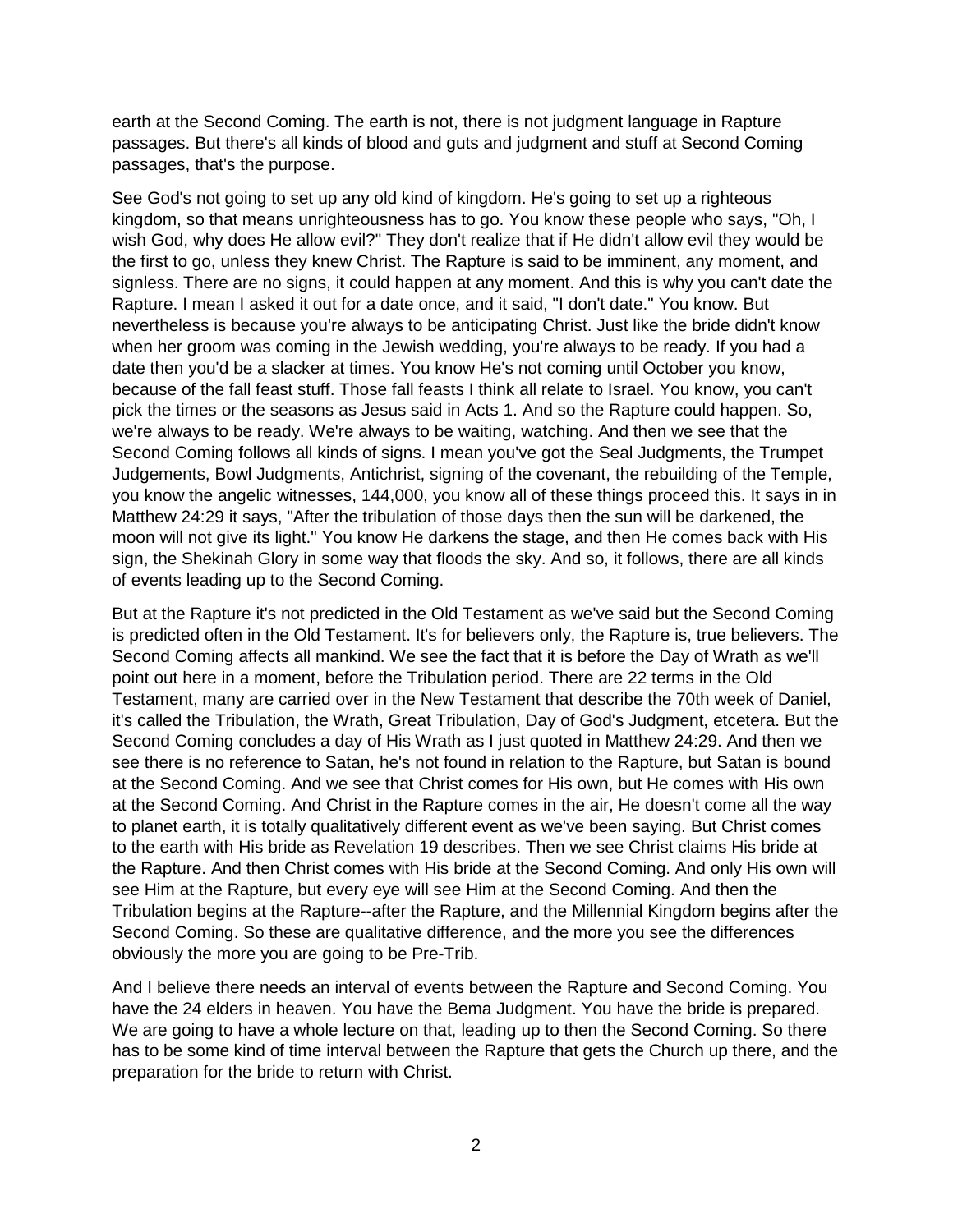And you have the doctrine of imminence, another Latin world. I think it's never used in the King James, but it is I think once used in the New American Standard in Philippians or something. But, and it means an event that could but not necessarily take place at any moment. So a soon, is not the same as imminent. An imminent event could happen soon, or it may not occur for 2,000 years. No prophetic event must take place before an imminent event can happen. You know Israel's back in the land. Hundred years ago Clarence Larkins speculated there'd be a 50 year interval between the Rapture and the start of the Tribulation because he said, "Well, Israel's not back in the land, Babylon has to be rebuilt, etcetera." And he gave a lot of reasons. Well, some of those things have already happened, but they didn't have to happen, you see. So, we don't know what's going to happen. Are they going to rebuild the Temple before the Rapture? We don't know. So, the Rapture is imminent, while Christ's Second Coming is not. And some of the passages that teach imminence is 1 Corinthians 1:7 for example, "Awaiting eagerly the revelation of our Lord Jesus Christ." See, we are waiting for Christ. In fact the leading Post-Tribulationist Robert or Bob Gundry wrote a book in the 90's entitled, "First the Antichrist." See he's waiting for the Antichrist because he is Post-Trib. And he's right if the Rapture is Post-Trib then the Antichrist has to come first. But since the Rapture is not Post-Trib. And this means that they cannot follow these imminent passages. We're waiting for Christ, not the Antichrist. That's why we can comfort one another with these words.

Then we see the word Maranatha, means our Lord come. It is an Aramaic term but it also anticipates an eager expectation of that. And then we see Philippians 3:20, our citizenship is in heaven from which we also eagerly wait for a Savior, the Lord Jesus Christ. And we see the Lord is near. That's the Greek word "eggus" meaning at hand, like you can reach out and grab it. And I use, I like the use the illustration, you know the Minnesota Vikings have been in the Super Bowl four times. The NFL championship has been at hand, within reach, along with the Buffalo Bills, they were there four times and lost all four times. But they've never achieved that, you see, so something is near, meaning at hand is the idea there. But it doesn't mean something has arrived yet. So the Lord is near.

We see in 1 Thessalonians 1:10 how they turn from idols to serve the living and true God, and to wait for His Son from Heaven. This is in the second epistle that Paul wrote. They're waiting for His Son from heaven. See why are you waiting? Because there is no signs, there is nothing to look for. The looking passages occur like in the Olivet Discourse leading up to the Second Coming and all of that where you can see events if you were in the Tribulation. And we see looking for the Blessed Hope and appearing of the glory of our great God and Savior Christ Jesus. Actually that should be translated it is the same word for waiting, but it was translated looking for the Blessed Hope, but actually it means waiting for the Blessed Hope and appearing of the glory of our great God. We are looking for Christ. And so this idea of eagerly waiting pictures eager expectation indicated by the head bent forward to catch the first glimpse of an advancing procession. It also notes one staying up late in eager expectation of seeing a late arriving guest. You know how you were when you were a kid, at least we were. Oh, your cousins are coming today. You know at 7 o'clock you are up waiting, and about 9 or 10 PM they show up. And every time a car goes by, you know, is that them? Is that them? You know? Well, that's the picture. In James 5:7-9 the oldest book in the New Testament, the first one ever written says, "Be patient therefore brethren until the coming of the Lord. For the coming of the Lord is at hand, behold the Judge is standing right at the door." So, this idea of standing right at the door means it's the next event.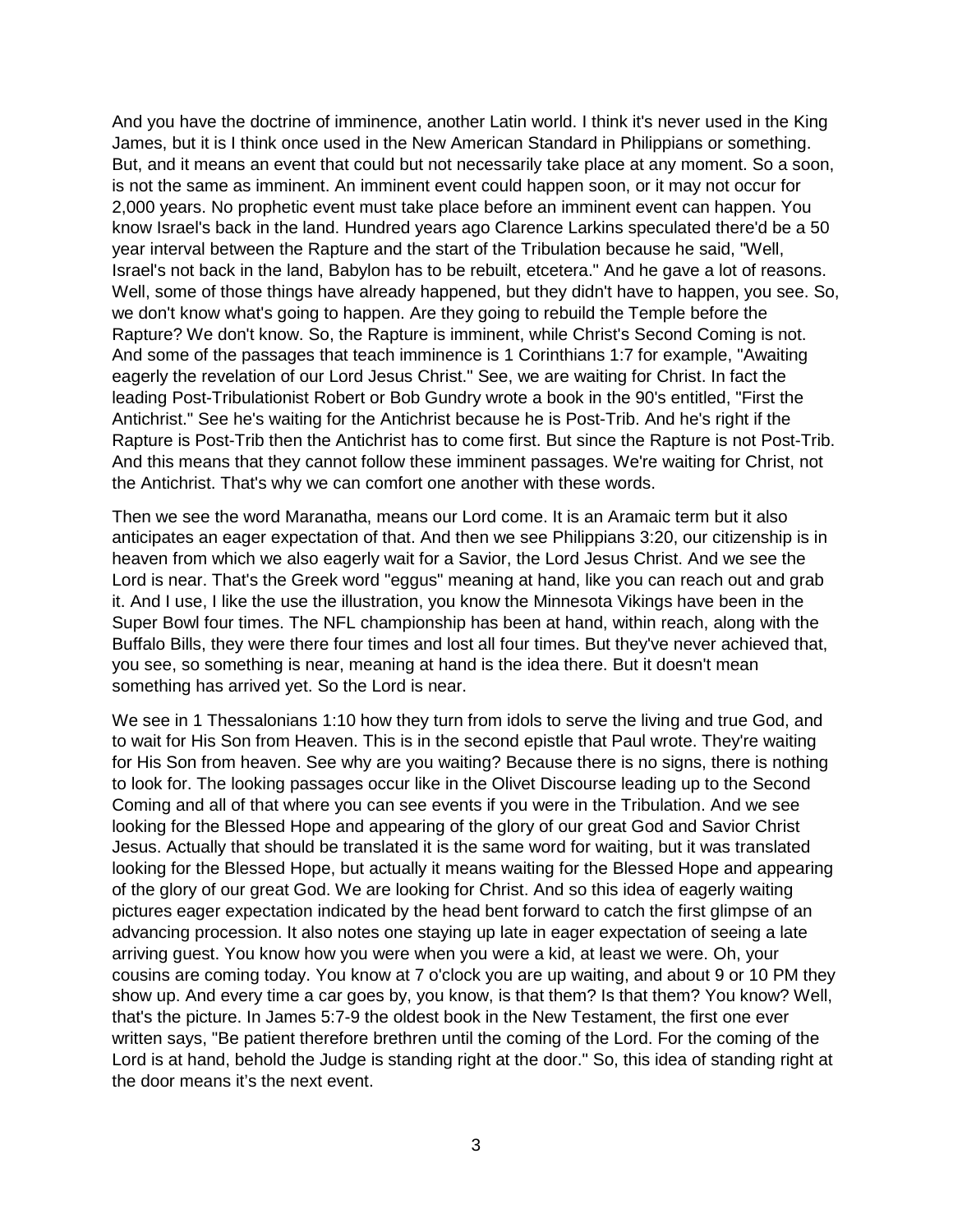#### **Part 2**

**Dr. Reagan:** Welcome back to Christ in Prophecy and our review of excerpts from the presentations that were made at our 2017 annual Bible conference, whose theme was "Living with Hope in the End Times."

Dr. Ice proceeded in his presentation to present detailed biblical evidence in behalf of his contention that the Rapture will occur before the Tribulation begins.

I want now to share with you an excerpt from Evangelist Don Perkins' presentation about the Millennium. Don is the founder of a Bible prophecy ministry called According to Prophecy. It is headquartered in San Diego, California. Here now is Don Perkins speaking about the promise of the Millennium.

## **Don Perkins Presentation: "The Promises of the Millennium"**

**Don Perkins:** Now, I'm a topical teacher. I'm going to give you seven topics. We are going to cover them pretty fast. But I am going to give you seven topics regarding the Millennium. First we are going to see what is the Millennial Reign of Christ? I like to define the study. Then we are going to see the order of events leading to Christ's rule. Then we are going to look at different views taught regarding this period. There are different views out there and I want you to understand that there are some views out there. Then we are going to see promises of His reign in the scriptures. We are going to see that the Word of God declares that Christ our Savior must reign. Then we are going to see promises of the Saints to reign with Christ. And I love this part because it talks about we, the redeemed, we are going to literally reign with the Savior, and I love that. Then we are going to see the living conditions of the 1,000 year Millennial Kingdom. We are going to see that the Millennium will affect the world in a way like no other event. Then last we are going to look at the scripture text of the Millennium in the book of Revelation. What we are going to do is we are going to see some amazing things as we look at the text, Revelation chapter 20 we're going to see what is going to happen. And then I'm going to sum it up.

So, first of all what is the Millennial Reign of Christ? Now, I know in a conference like this I am talking to a lot of prophecy buffs. But I know we have a lot of people that are listening, or maybe first time here who don't know what the Millennium is. So what is the Millennium? What is the term Millennium? Let me first define that. The term Millennium is taken from two Latin words, "mille" which means a 1,000, and the word "annum" which means years. When the words are combined, the words simply means 1,000 years. So, we are going to see this Millennial Kingdom is a 1,000 years event that the Word of God has predicted in prophecy. Now, this will be a period of time in which Jesus Christ will reign on the earth for 1,000 years in fulfillment of many prophecies. During this rule Christ, Satan will be bound and sealed in the bottomless pit, so he will have no influence in the earth to deceive mankind. That is going to be a wonderful event! A wonderful time, the binding of the Devil, and I am show you that as we go forward in the teaching. At this time Jesus Christ will rule the entire world, and He will be King of kings, and Lord of lords. He will sit on the throne of King David ruling over Israel, and again the entire world. This is a wonderful event that we are going to see in the scriptures. Again they all kinds of wacky views out there. Some people believe that the Millennium will never come, and again we are going to talk about that in a little bit. I am going to show you, it's a promise, it's going to happen. Just like Ed Hindson, Ed talked last night about the Rapture, you know a lot of people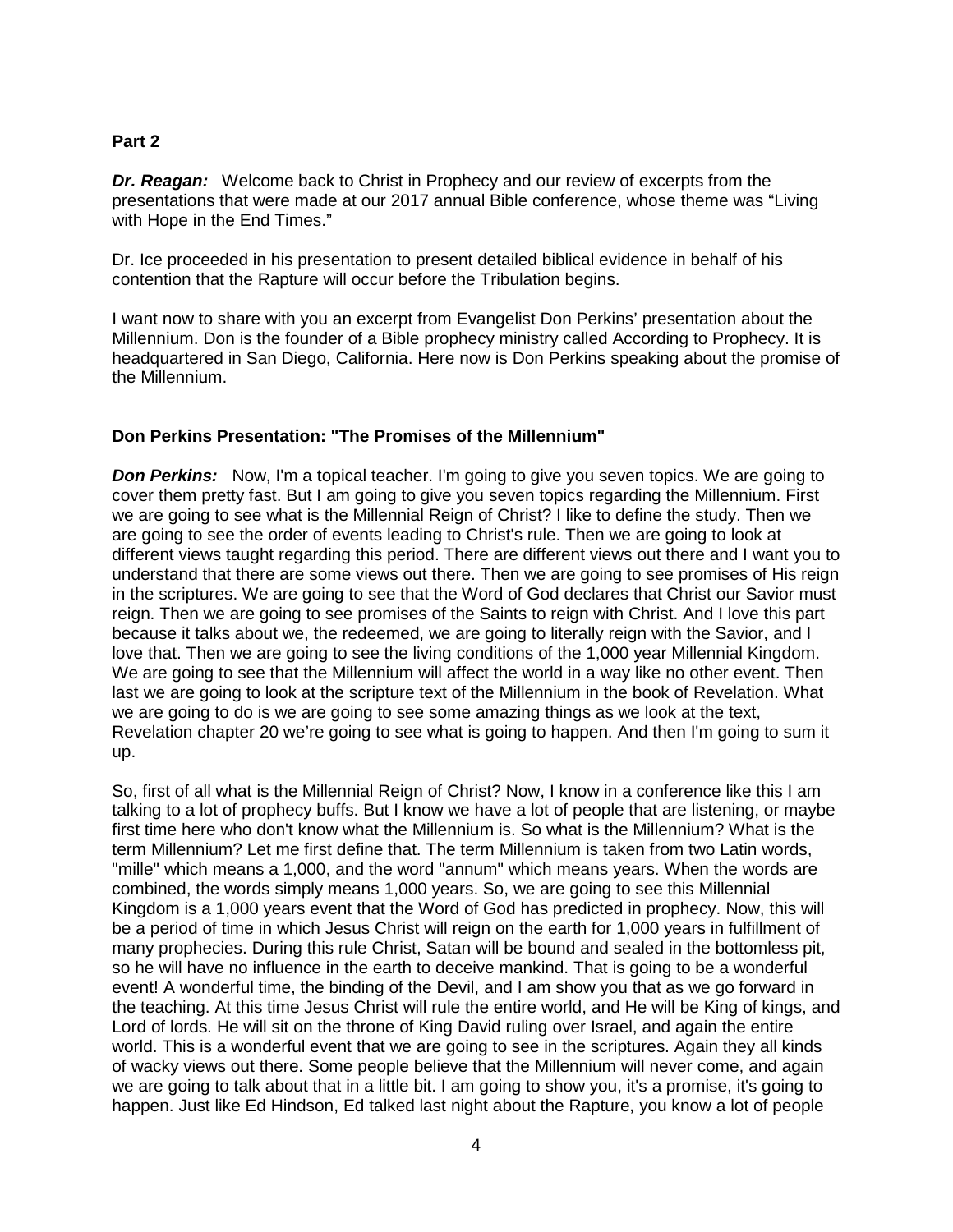they say the Rapture will never happen they're really coming against the scriptures. I mean their problem is the timing of the Rapture. If you deny the Rapture you're denying the Word of God. We are going to see the same is true with this 1,000 year Millennium Kingdom.

Now I'm going to quote Dr. J. Dwight Pentecost from his book, "Things to Come." Listen to what he says about the Millennium, he says, "The Millennium will be the period of the full manifestation of the glory of Jesus Christ. There will be the manifestation of the glory associated with the glorious dominion in which Christ by virtue of obedience unto death is given universal dominion to replace that dominion which Adam lost. There will be the glory of the glorious government in which Christ as David's son is given absolute power to govern. There will be the glorious--there will be the glory of the glorious inheritance in which the land and the seed promised to Abraham are realized through Christ. We are going to see again that Israel will experience everything that was promised to Abraham. We know Israel never experienced the full land grant that God promised them. But, Israel will have it during the time of the Millennial Kingdom. I also want to quote John F. Walvoord from his book, "The Revelation of Jesus Christ." Listen to what he said, he said, "Advocates of this view hold that the Millennium is a period in which Christ will literally reign on earth as its supreme political leader. And that many promises of the Old Testament relating to the kingdom on the earth in which Israel will be prominent, and Gentiles will be blessed, will have complete and literal fulfillment." I love that. We are going to see prophecies that must be fulfilled. Christ the Bible is going to give us that He will be the political leader of the world. Now, how many would agree with me that we need a political leader like Christ? Oh, yes, we do. We do.

As a matter of fact right before my session I was watching the news this afternoon and one of the federal courts just said that prayer before a civil council meeting, they said that it was unconstitutional. I'm thinking, yeah, we definitely need the Millennium. We need Christ on the scene because we've got wacky leaders in power. Now, let's look at some of the order of events leading to the Millennium, and what I am going to do I am just going to hit a few of those things. But, I am going to show you there are some significant events that must take place before the 1,000 years millennial reign coming to the earth.

So, I bring you back to our prophecy chart and the first one well we are in the Church Age here, but I want to first deal with the one called the Rapture. The Rapture again is one of those events that must take place before the Millennium. First Thessalonians chapter 4:13-18, I'm looking for that. I preach all across the country. I believe in the Rapture. I have Rapture dreams, you know I'm looking for the Rapture. I'm ready for this event to take place. You know we are going to be changed as Tommy shared. I love it. I cannot wait for this wonderful event. You know the Rapture is going to deliverer us from backaches, pain, Tylenol, Advil. I can't wait for the Rapture. But one of the blessings of this event that we'll have a glorified body, we will be delivered of that sin nature. We are going to find out a little more about that in reference to being tied to the Millennium.

Now going a little bit further with the chart, another event is that seven year of great tribulation. Now, the Bible predicts this event, 21 judgments, 7 seals, 7 trumpets, 7 vial judgments, plus Antichrist and his economic system with the Mark of the Beast. A lot of things will happen, but these events must happen. God will allow the Antichrist a season to wreak havoc in the earth, but God has put a time limit on his reign. And what is going to happen Christ will come back in that Second Coming. Here in the Second Coming at the Battle of Armageddon Christ will bring an end to the Antichrist's kingdom, and then He's coming to set up His kingdom. But look at this, I love this, Revelation 19:11-16 it talks about the literal return of the Savior. And I love it saints. I love the Rapture, and I love the Second Coming. Both of these events will be a blessing for the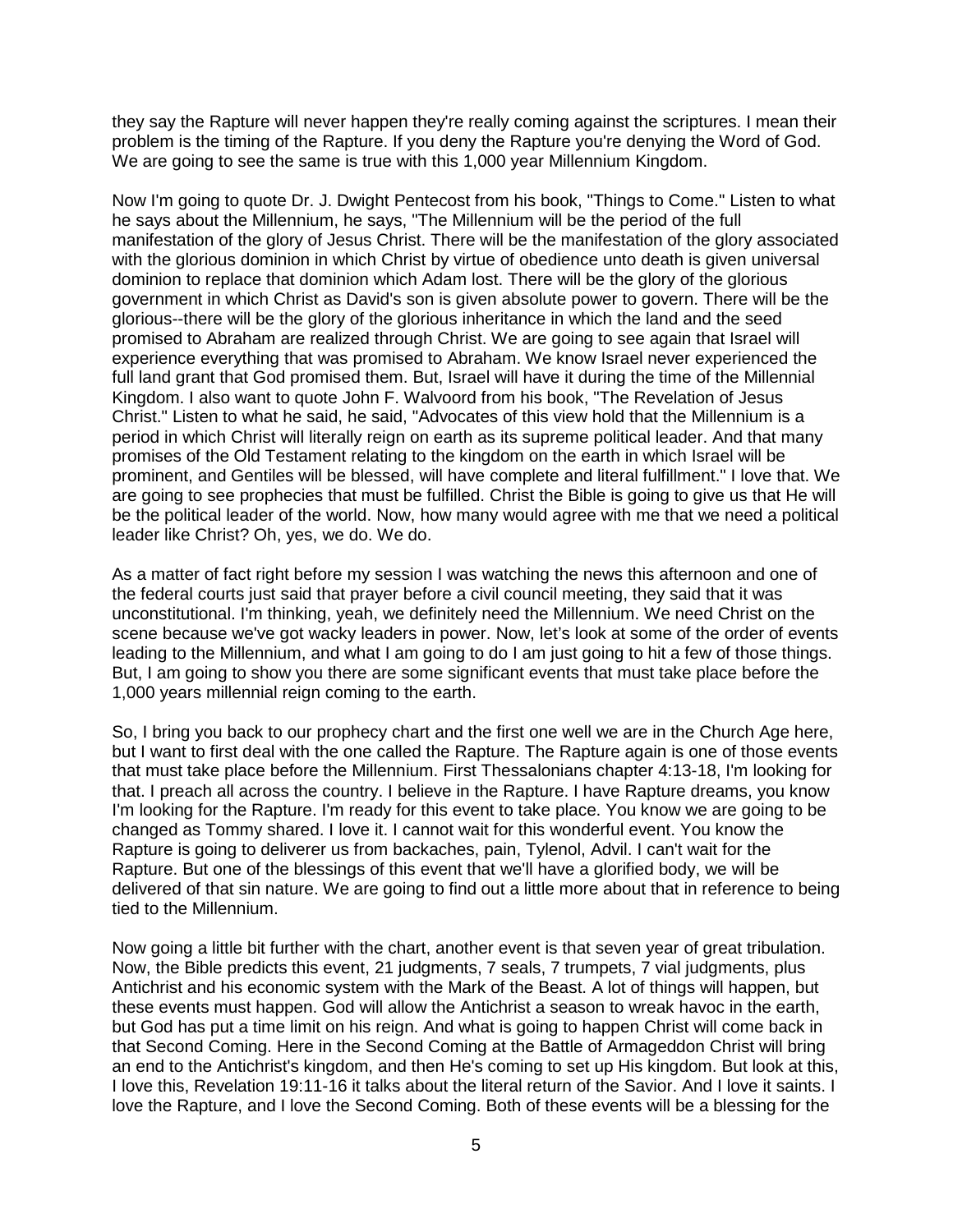redeemed. And I love this picture, everywhere I go I talk about this picture because I really like this picture. Let me show you something. Follow the arrow on this picture, you see that, see right there where I am pointing right there that is Brother Perkins riding that horse. Yeah, I believe it saints. I've said from coast to coast you know it is time to name your horse's saints. Christians need to name their horses. Well I believe that Christ is coming back, and we are going to come back with Him. We are going to come back as the glorified. We are going to help Christ govern. We are coming back to go into His government as His administration. And we're going to see some beautiful things.

Again as a result of the Second Coming the Bible talks about the Battle of Armageddon. Christ will come back as a man of war to take authority in the earth. He is going to take authority in the earth. Christ is coming back in a different capacity. He's coming back to take full authority. He's going to deal with Antichrist. The Bible says the Antichrist and False Prophet will be cast into the Lake of Fire, and then God is going to bind the Devil in the bottomless pit. We're going to see it in a little bit. But we are going to look here at this wonderful 1,000 year Millennial Kingdom of our Savior. And again saints, I long for this wonderful event.

Now, before we get to those different aspects of it I want to show you some different views that are taught regarding the Millennial Kingdom. And you must understand that these are views out there. The first view is called the Amillennial view. The Amillennial interpretation is a denial that there would be a 1,000 years reign of Christ after His return to earth. It is an Amillennial, or non-Millennial view because it denies such a literal reign of Christ on the earth. This view was developed in 400 AD by Saint Augustine. It was adopted by the Roman Catholic Church in 431 AD at the Council of Ephesus. So, they don't believe in a Millennial Reign, or a Millennial Kingdom. A- is no Millennium. Well, to do that you have to get rid a lot of scripture that I am going to give you in a little bit. Yeah, the Millennium we're going to see it's biblical. We're going to see that the Millennium is an event that we must talk about, and it's a promise that we must look for and expect. So, this is one of the views the Amillennial which does not stand the test of scripture.

Here's another view it is called the Post-Millennial view. This view basically suggests that the world will get better and better until the whole world is Christianized, at which time Christ will return to a kingdom of peace. This view was originated by Daniel Whitby in 1638-1726, a Unitarian in England. Although he was censored for some of his heretical views, many conservative theologians rapidly embraced, and propagated his viewpoint on the Millennium. Now, again, this view again has a lot of problems because they are depending on mankind to cause the world to become better, and better, and better, and then Jesus will come back. Well, you know if man could fix the problems Jesus didn't need to come. God understood that mankind could not fix this world. Mankind cannot handle it. You look at all the world governments today, all we see is the arm of flesh, men trying to do it but they can't do it. Yeah, this Post-Millennial view has a lot of problems, a lot of problems.

Now this is a view that I hold to and I teach and I believe it stands the test of scripture. It is the Pre-Millennial view. This view hold that Christ will return to earth, literally and bodily before the millennial age begins. And that by His presence a kingdom will be instituted over which He will reign. And all that of Israel's covenants will be literally fulfilled. It will continue for 1,000 years after which the kingdom will be given by the Son to the Father when it will merge with His eternal kingdom. Generally speaking ones view of interpreting of scripture determines whether or not he or she is a Premillennialist. For the most part all who believe the Bible to be literal are Pre-Millennialist. Now I am a Pre-Millennial teacher. I believe in it. I believe in a literal text of the scripture. This view stands the test of scripture and gives a clear and balanced perspective on